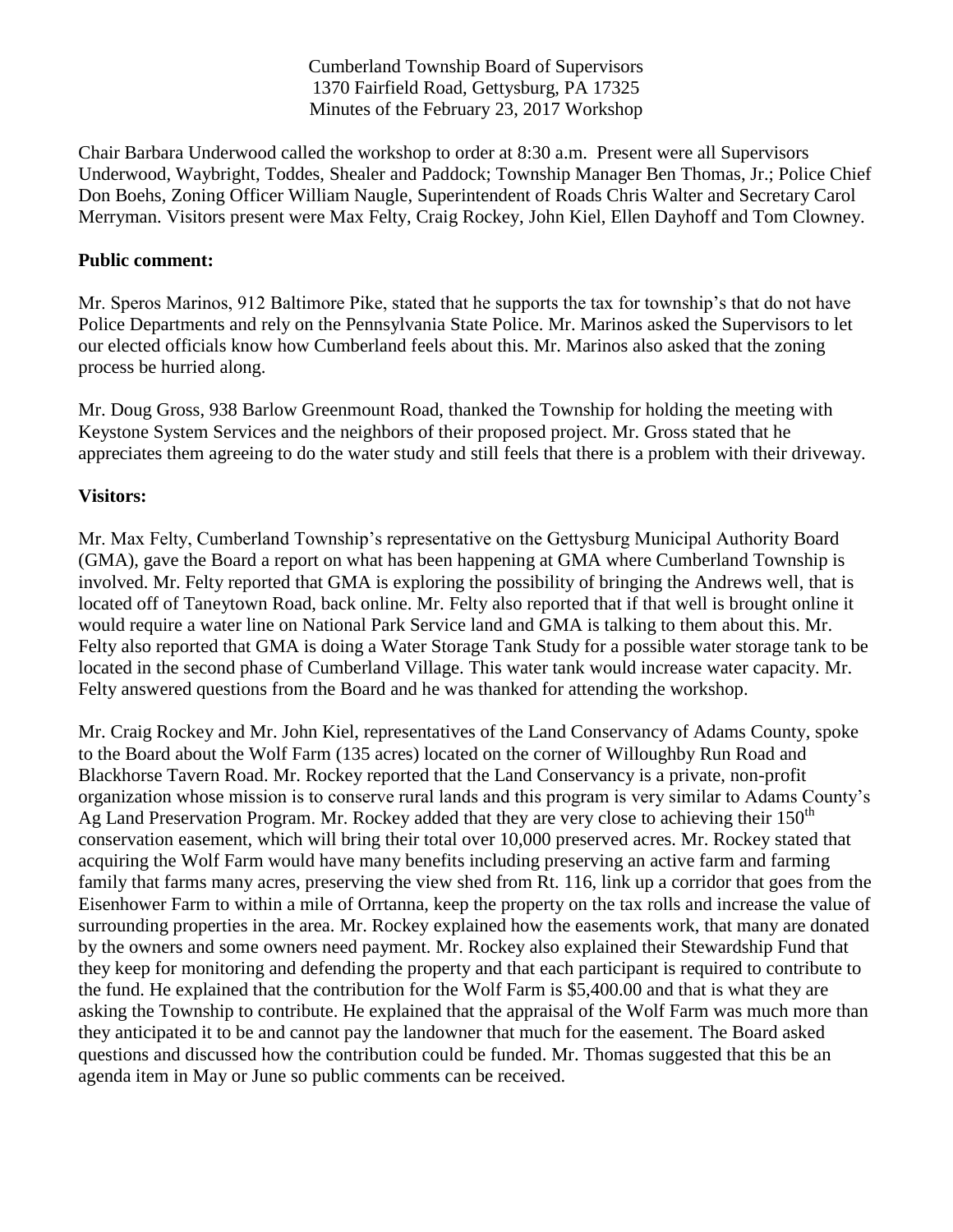Ms. Ellen Dayhoff, representative from the Adams County Ag Land Preservation Program, also spoke to the Board about participating in Adam County's preservation program. Ms. Dayhoff reported that there are three farms in Cumberland Township that ranked in the top 50% of the County's application cycle, the Wolf Farm being one of those farms. Ms. Dayhoff reported that the \$10 million bond that the County did in 2008 has been spent on preservation and other various programs and they only have General Fund monies to work with now and, as far as she knows, they would not be getting to the other two farms in Cumberland Township in this cycle. Ms. Dayhoff also explained that they must strictly stick to their ranking system and cannot deviate from it unless the Township would put funds (\$25,000.00 or 10% of the of the total purchase price, whichever is greater) into the program. Ms. Dayhoff also suggested that if the Township is interested, they could put this on the ballot to see if there is support from the residents.

## **Presentation by Superintendent of Roads**:

Mr. Chris Walter, Superintendent of Roads, reported on the purchase recommendation of a 2018 Mack Tandem Axle Dump Truck to replace the 1990 International Dump Truck through the Pa. Dept. of General Services CO-STARS Purchase Program. Mr. Walter reported that the purchase is recommended by the Finance and Highway Committees and has been researched for at least a year. He added that the truck will be used year round for road maintenance projects, will be equipped with snowplow and antiskid spreader and have its' own designated snowplow route and should have a life expectancy of at least 15 years. The cost of the chassis is \$120,005.00 and the cost of the aluminum body is \$57,575.00. The total cost of the truck fully equipped with plow and spreader will be \$191,534.00 and he hopes to sell the 1990 International for \$8,000.00. Mr. Walter explained how the purchase will be funded the first year through the State Liquid Fuels and Capital Reserve Funds and \$110,000.00 will be financed over the next five (5) years at 3.17% through Community Leasing Partners with no fees or penalties for early pay-off. Mr. Walter added that all of the employees of the Maintenance Department can drive this truck along with a trailer. Mr. Thomas stated that this will be on the meeting agenda for action. Mr. Walter stated that, if ordered now, the truck and chassis would be received by the end of the summer giving them time to have it ready for winter.

## **Other Business:**

Mr. Thomas reported that the latest Draft Future Land Use Map from Adams County Planning is posted on the wall and it does incorporate the changes that were discussed at the meetings. Mr. Thomas also affirmed with Mr. Merkel that Cumberland Township wants to move forward with this plan update even if the other two municipalities are not ready to do so.

Mr. Thomas reported that the Act 209 Traffic Impact Committee had a meeting yesterday afternoon and they have approved a draft Land Use Assumptions Report (LUAR) that is being prepared for the Township by Adams County Planning for a very nominal fee. The Act 209 Committee is charged with having a public hearing on this LUAR and it has been scheduled for Thursday, April 13, 2017 at 6:00 p.m. before the Planning Commission meeting. Mr. Thomas added that all surrounding municipalities, the Gettysburg Area School District, Adams County Planning and Cumberland Township Planning will be notified for comment.

Mr. Thomas reported that the Gettysburg Area School District's request for renewal of the agreement for the School Resource Officer will be on the meeting agenda with a recommendation from the Public Safety Committee.